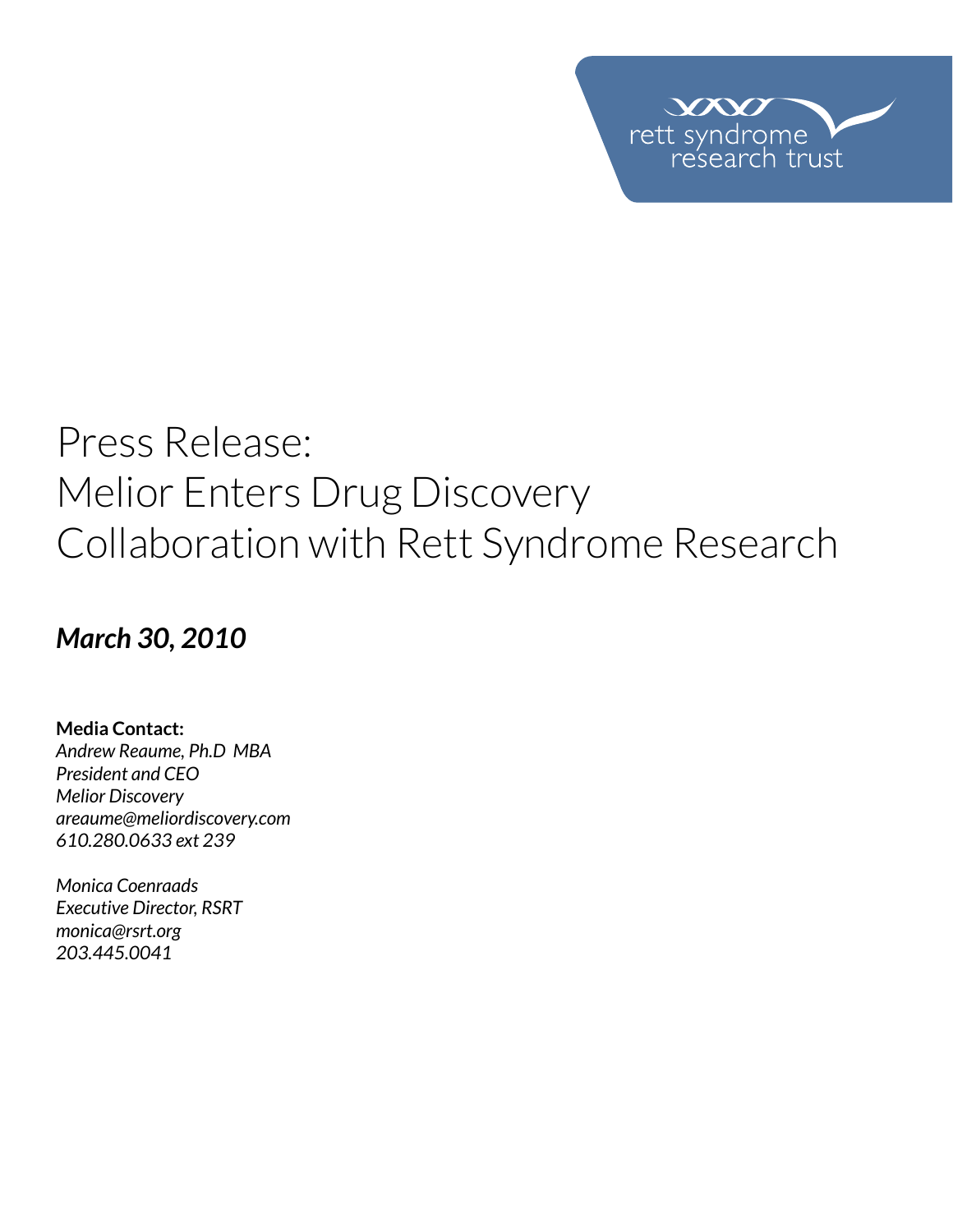### Melior Enters Drug Discovery Collaboration with Rett Syndrome Research Trust

Melior Discovery, Inc. announced today that it has entered into collaboration with the Rett Syndrome Research Trust to screen drug-candidates in an in vivo model of Rett Syndrome.

Melior Discovery has developed world-class expertise in screening compounds for potential therapeutic activity in animal models. Melior will apply this expertise to the evaluation of large numbers of drug-candidates in a specialized model of Rett Syndrome. "This partnership is further illustration of Melior's truly unique capabilities and competence in high throughput in vivo pharmacology," said Andrew Reaume PhD, CEO, Melior Discovery.

Rett Syndrome, the most physically disabling of the autism spectrum disorders, strikes young girls almost exclusively, with first symptoms usually appearing before the age of 18 months. These children lose speech, motor control and functional hand use, and many suffer from seizures, orthopedic and severe digestive problems, breathing and other autonomic impairments. Most live into adulthood, and require total, around-the-clock care.

The disorder is caused by alterations of an X-linked gene, MECP2. The animal models that have been developed mimic the disorder well and provide an excellent system to test potential drug candidates.

"We are pleased to be working with Melior and have been impressed with their ability to rapidly and effectively evaluate compounds in animal models. We look forward to our collaboration as we strive to identify compounds to ameliorate the devastating symptoms of Rett," added Monica Coenraads, Executive Director of the Rett Syndrome Research Trust.